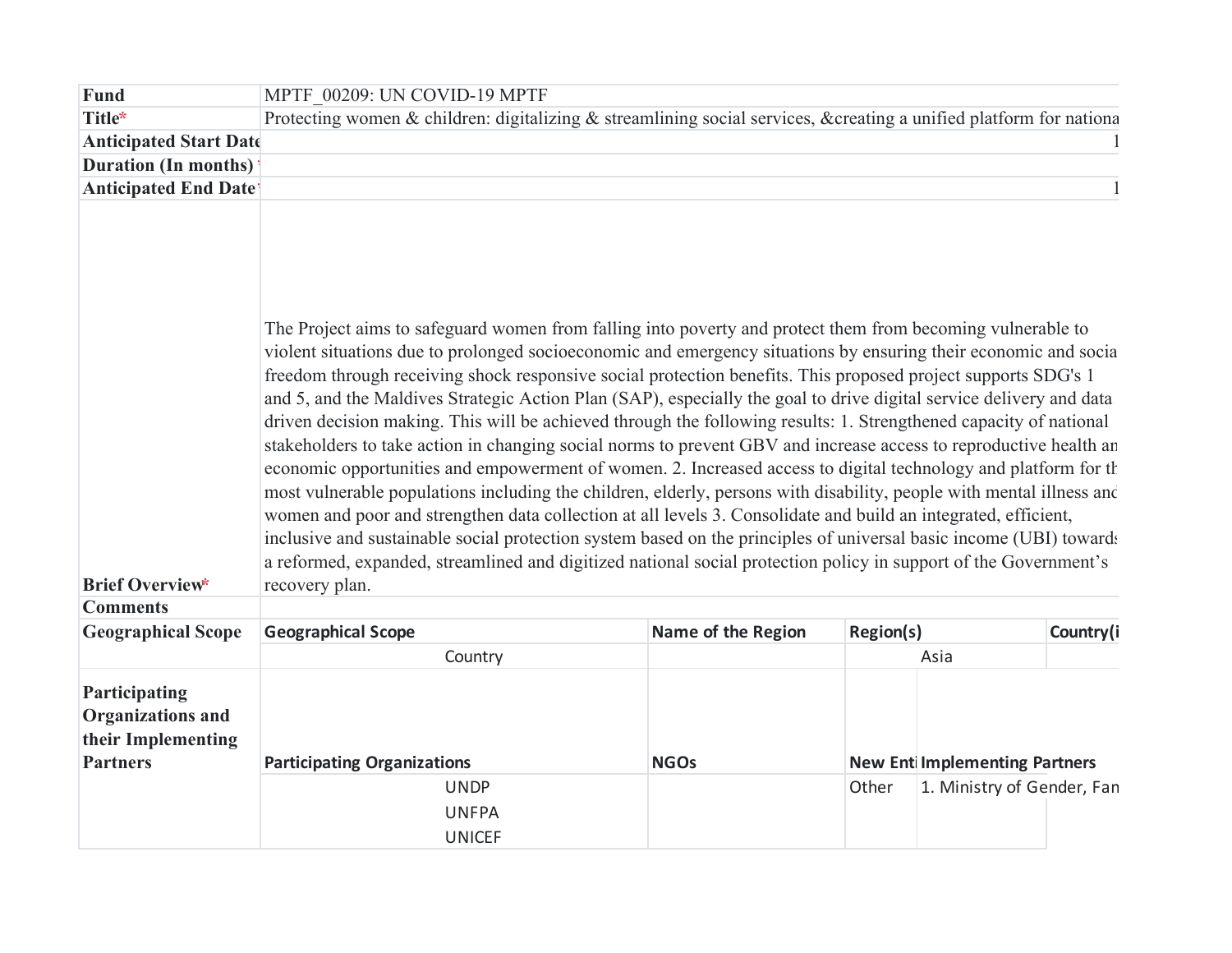| <b>Contacts</b>                          | <b>Contact Type</b>                  | <b>Name</b>                                                     | e-mail                                                   |                                              | Position Additional e-ma Telephor |  |
|------------------------------------------|--------------------------------------|-----------------------------------------------------------------|----------------------------------------------------------|----------------------------------------------|-----------------------------------|--|
|                                          | Project Manager                      | Aminath Shaliny                                                 | aminath.shaliny@un.org                                   |                                              |                                   |  |
|                                          | <b>Focal Point</b>                   | Shadiya Ibrahim                                                 | ibrahim@unfpa.org                                        | Assistan<br>t<br>Represe<br>ntative          |                                   |  |
|                                          | <b>Focal Point</b>                   | Vera Hakim                                                      | vera.hakim@undp.org                                      | Deputy<br>Residen<br>t<br>Represe<br>ntative |                                   |  |
|                                          | <b>Focal Point</b>                   | Catherine Haswell                                               | catherine.haswell@un.or ator                             | Residen<br>t<br>Coordin                      |                                   |  |
|                                          | <b>Focal Point</b>                   | Yosi Echeverry Burckhardt veburckhardt@unicef.org ntative       |                                                          | Deputy<br>Represe                            |                                   |  |
| <b>Universal Markers</b>                 | <b>Gender Equality Marker</b>        |                                                                 | <b>Risk</b>                                              |                                              | <b>OECD-DAC</b>                   |  |
|                                          |                                      | GEM3 - GEWE is the principal objective of the Key A Medium Risk |                                                          |                                              |                                   |  |
| <b>Fund Specific Marker Fund Windows</b> |                                      | <b>Fund Windows</b>                                             | Window 2: Reduce Social Impact and Promote Economic Resp |                                              |                                   |  |
|                                          | Human Rights Based A HRBA integrated |                                                                 | Yes                                                      |                                              |                                   |  |
|                                          | <b>Primary Socio-Economi Pillars</b> |                                                                 | Pillar 2: Protecting People                              |                                              |                                   |  |
|                                          | <b>Concept Note Type</b>             | <b>Type</b>                                                     |                                                          |                                              |                                   |  |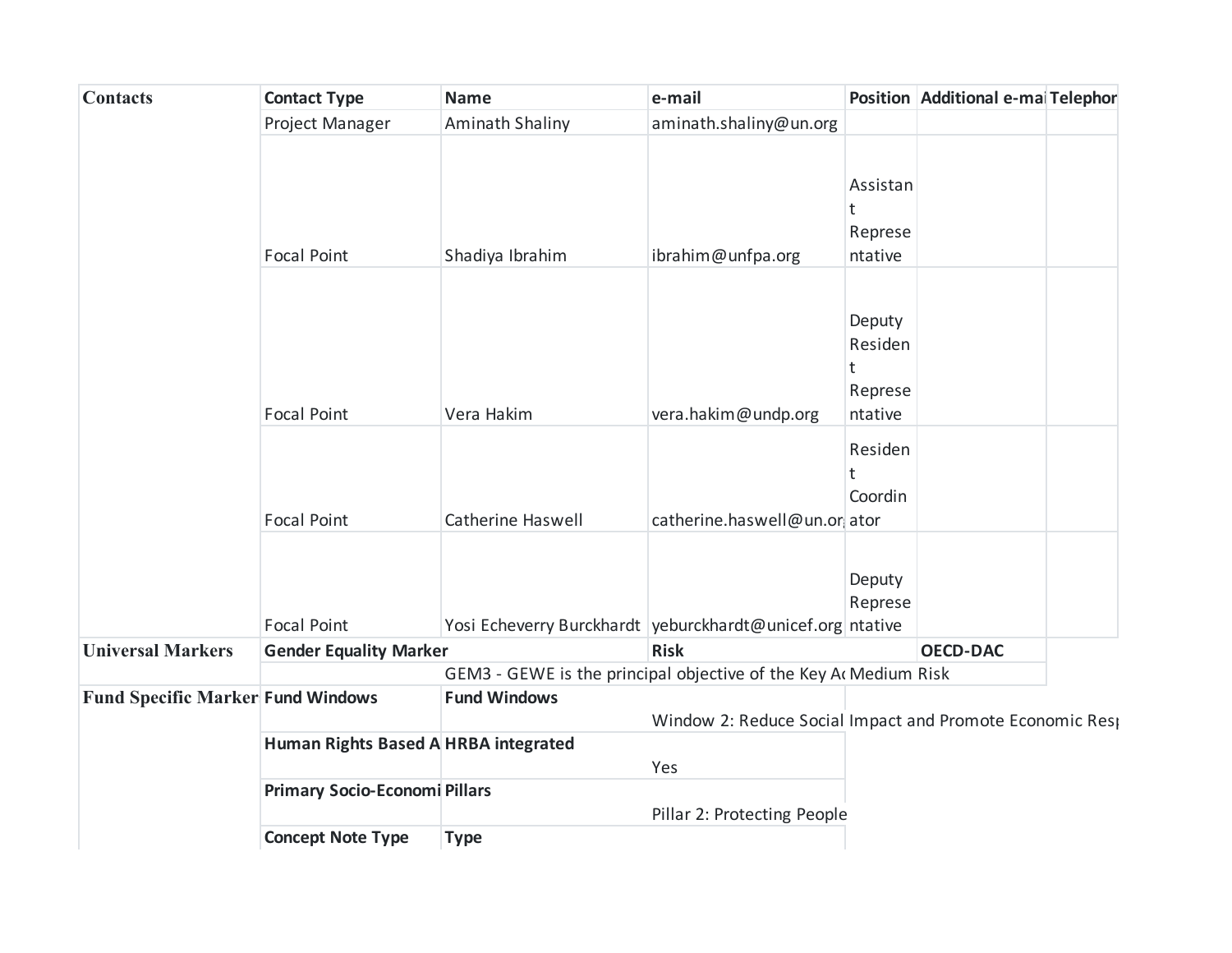|                         |                         |               | <b>Funding</b> |
|-------------------------|-------------------------|---------------|----------------|
| <b>Estimated Budget</b> | <b>Budget</b>           | <b>Amount</b> |                |
|                         | <b>Budget Requested</b> | \$450,000     |                |
|                         | <b>Other Sources</b>    | \$70,000      |                |
|                         | <b>Total</b>            | \$520,000     |                |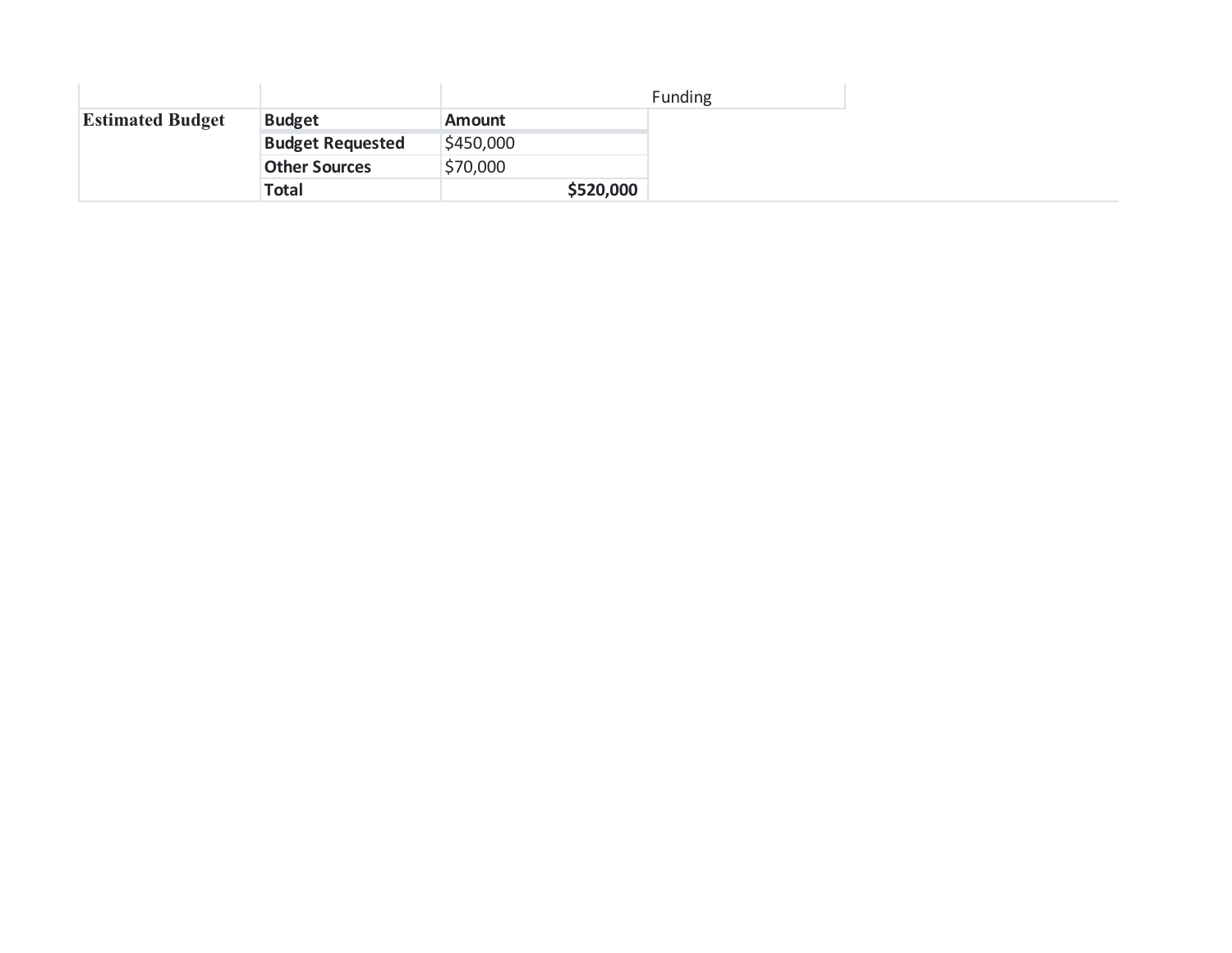

1-Nov-20

Protecting women & children: digitalizing & streamlining social services, &creating a unified platform for national care

Maldives

nily and Social Services 2. National Social Protection Agency 3. Ministry of Communication, Science and Technology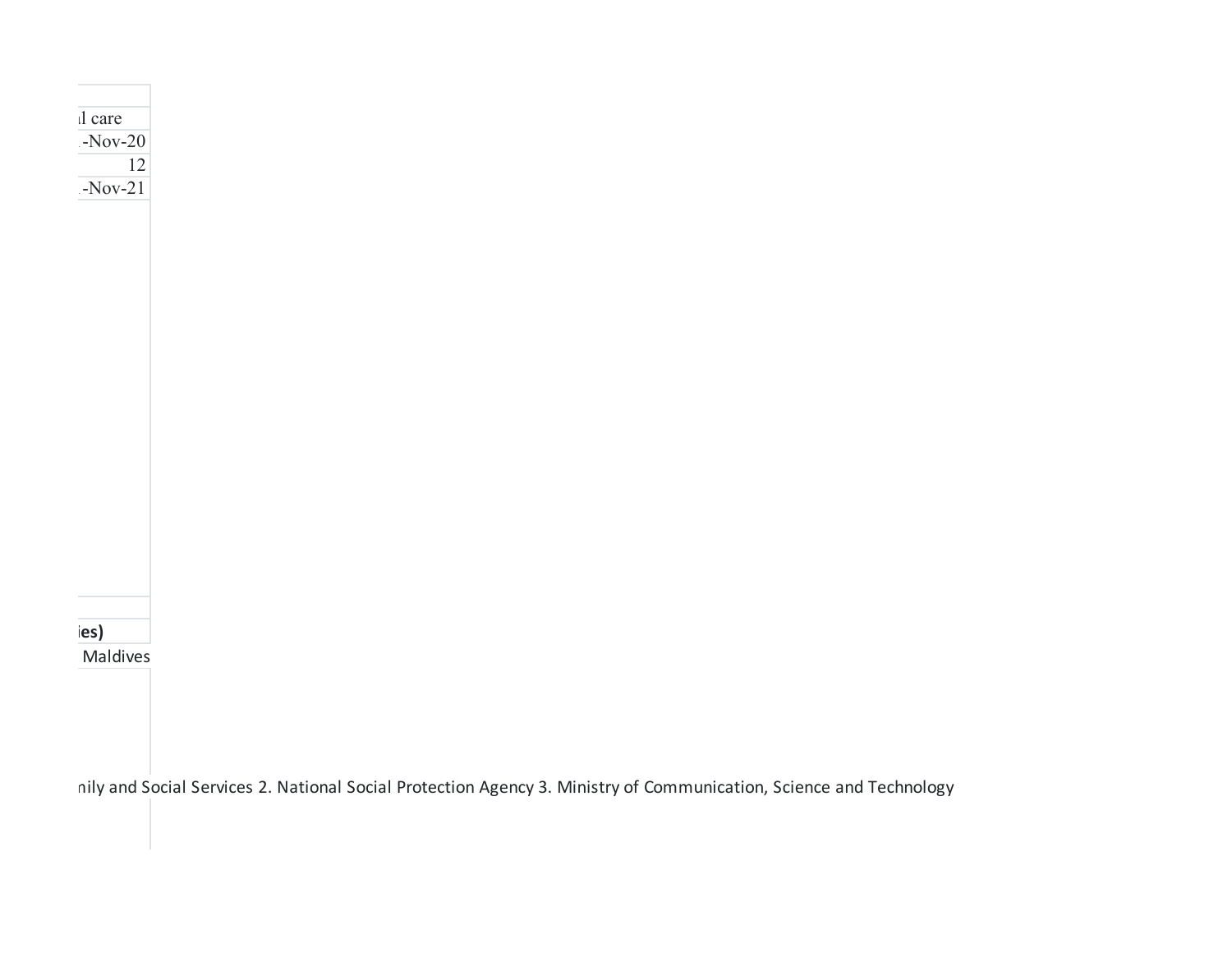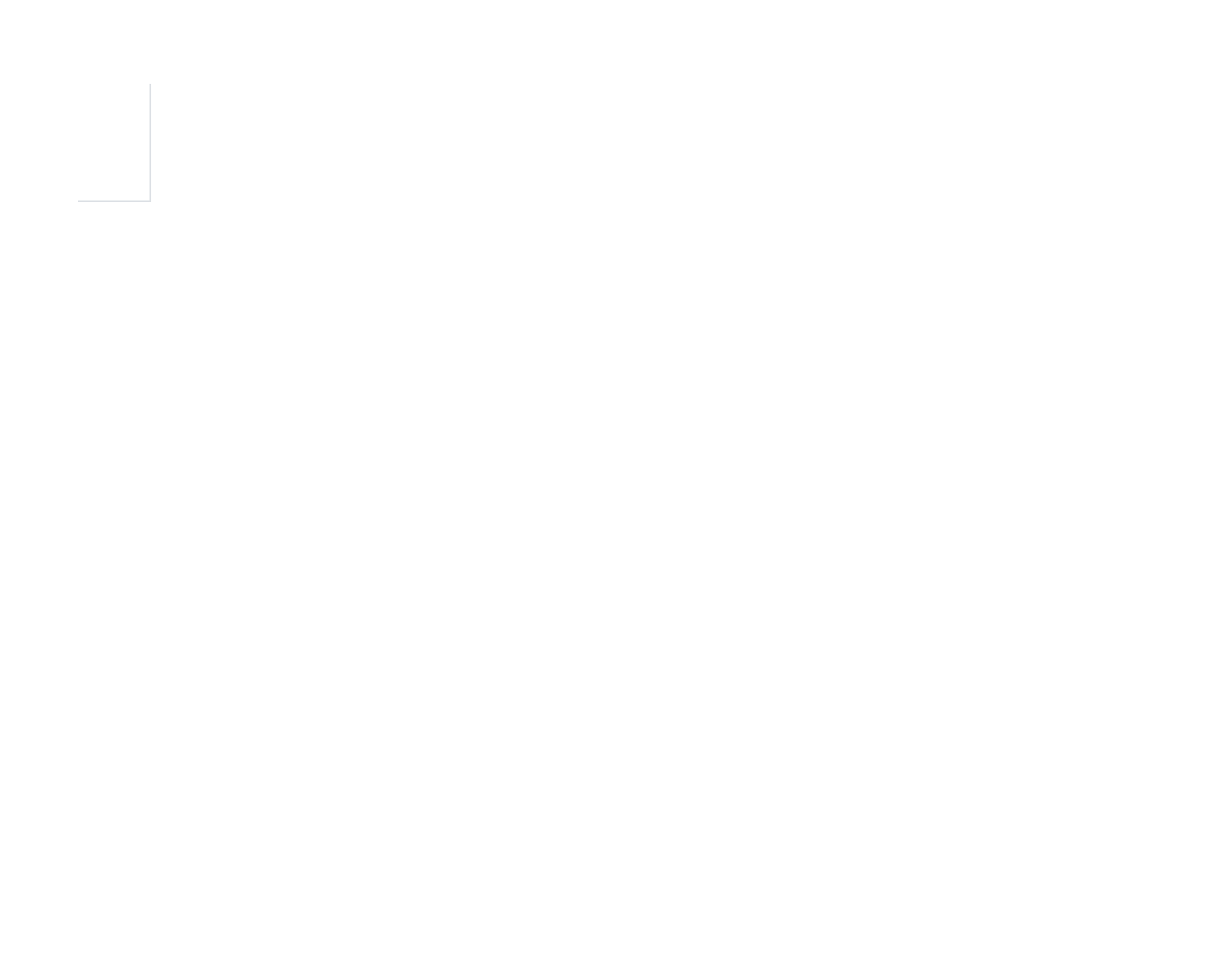| <b>Title</b>               |
|----------------------------|
| CN I. What is the specific |
| CN II. Results expected to |
| CN III. Catalytic impact   |
| CN IV. Who will deliver    |
| P I. Immediate Socio-      |
| P V. Target population     |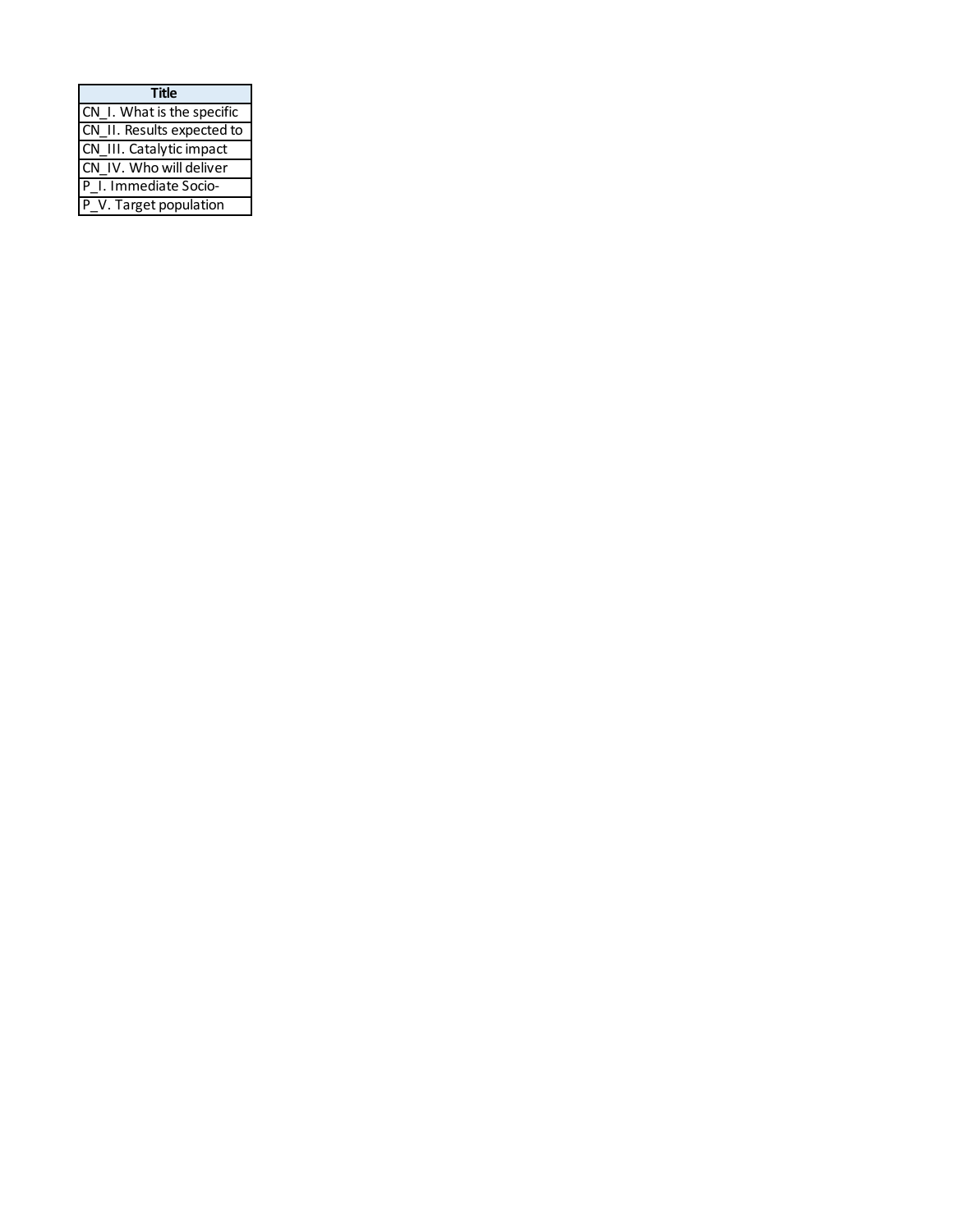COVID-19 has gripped the world, becoming a human, economic and social crisis. It has taken lives and caused widespread disruption to econo The COVID-19 crisis is unprecedented and requires unprecedented measures: a massive countercyclical fiscal and financial effort is urgently r This joint programme will be supporting the ongoing efforts of the Government of Maldives in enhancing its national care system as part of th Under the national recovery plan "Resilient Maldives", the Ministry of Gender, Family and Social Services (MoGFSS) leads the sub-sector on t As identified in the UN COVID-19 Socio-Economic Response and Recovery Framework for Maldives, COVID-19 has highlighted the underlying The scale and magnitude of the crisis has a higher impact on the vulnerable populations, and those marginally above the poverty line. The Pro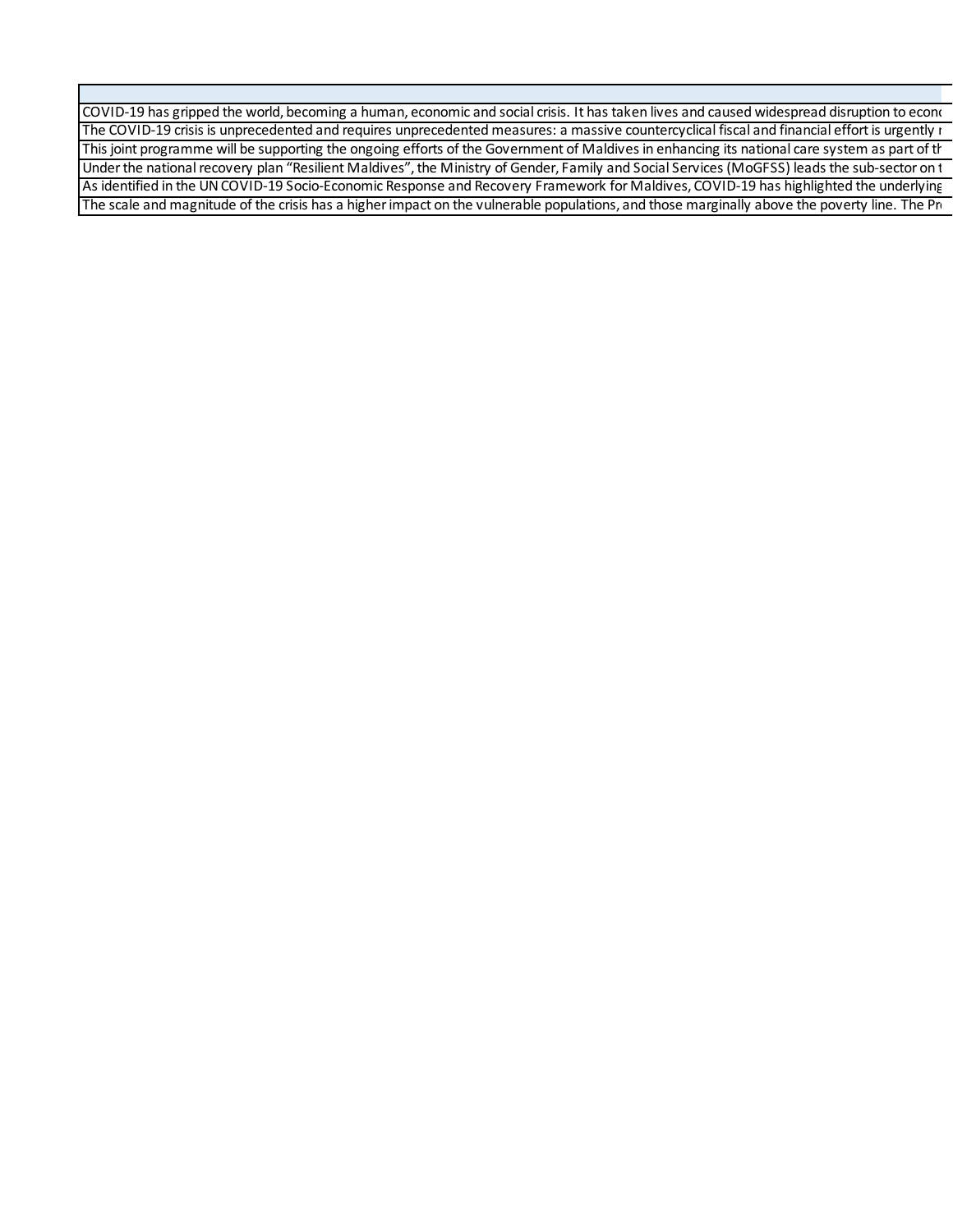**Comments**

ILO comments: Despite the proposal being strong overall, following an inclusive, comprehensive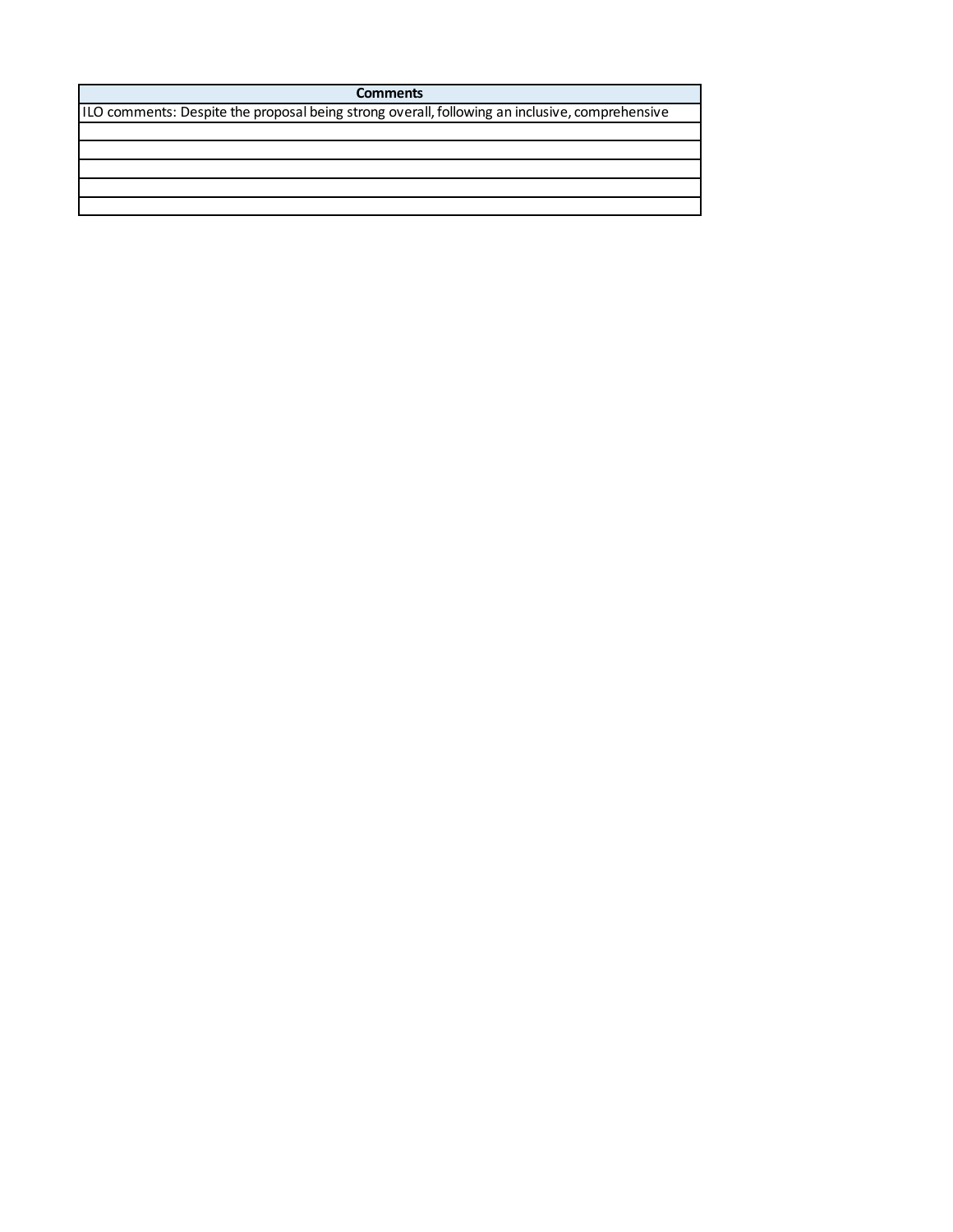|      |                    | <b>Main Goals</b> |  |
|------|--------------------|-------------------|--|
| Goal | Target Description |                   |  |

- **Target 1.3 Implement nationally appropriate social protection systems and measures for all, including**
- **Goal 1 1.3 floors, and by 2030 achieve substantial coverage of the poor and the vulnerable**

|        | Target | 5.2 Eliminate all forms of violence against all women and girls in the public and private spheres,  |
|--------|--------|-----------------------------------------------------------------------------------------------------|
| Goal 5 | 5.2    | including trafficking and sexual and other types of exploitation                                    |
|        |        |                                                                                                     |
|        |        | 5.4 Recognize and value unpaid care and domestic work through the provision of public services,     |
|        | Target | infrastructure and social protection policies and the promotion of shared responsibility within the |
| Goal 5 | 5.4    | household and the family as nationally appropriate                                                  |
|        |        | <b>Secondary Goals</b>                                                                              |
| Goal   | Target | Description                                                                                         |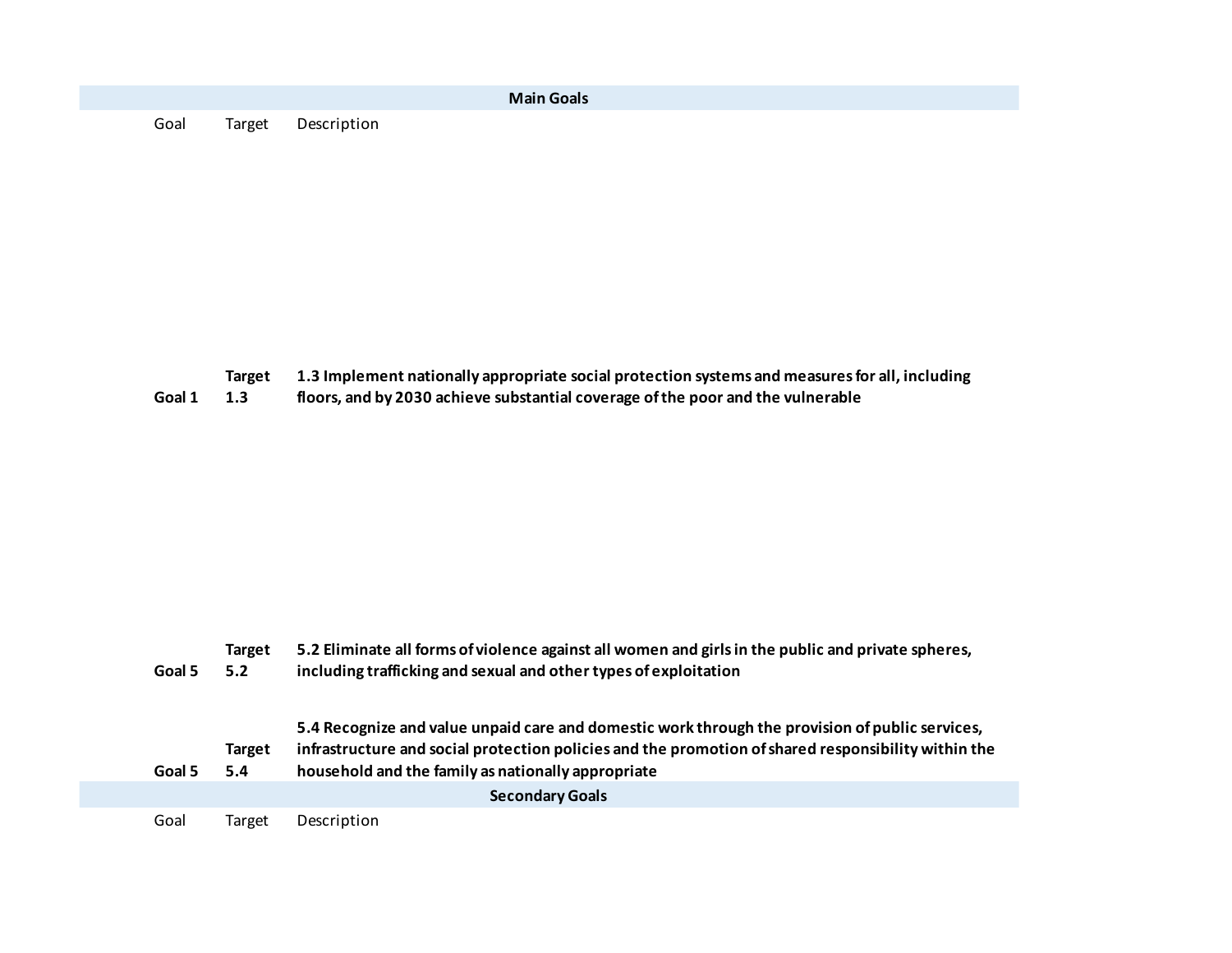**Target 10.4 Adopt policies, especially fiscal, wage and social protection policies, and progressively achieve** 

**Goal 10 10.4 greater equality**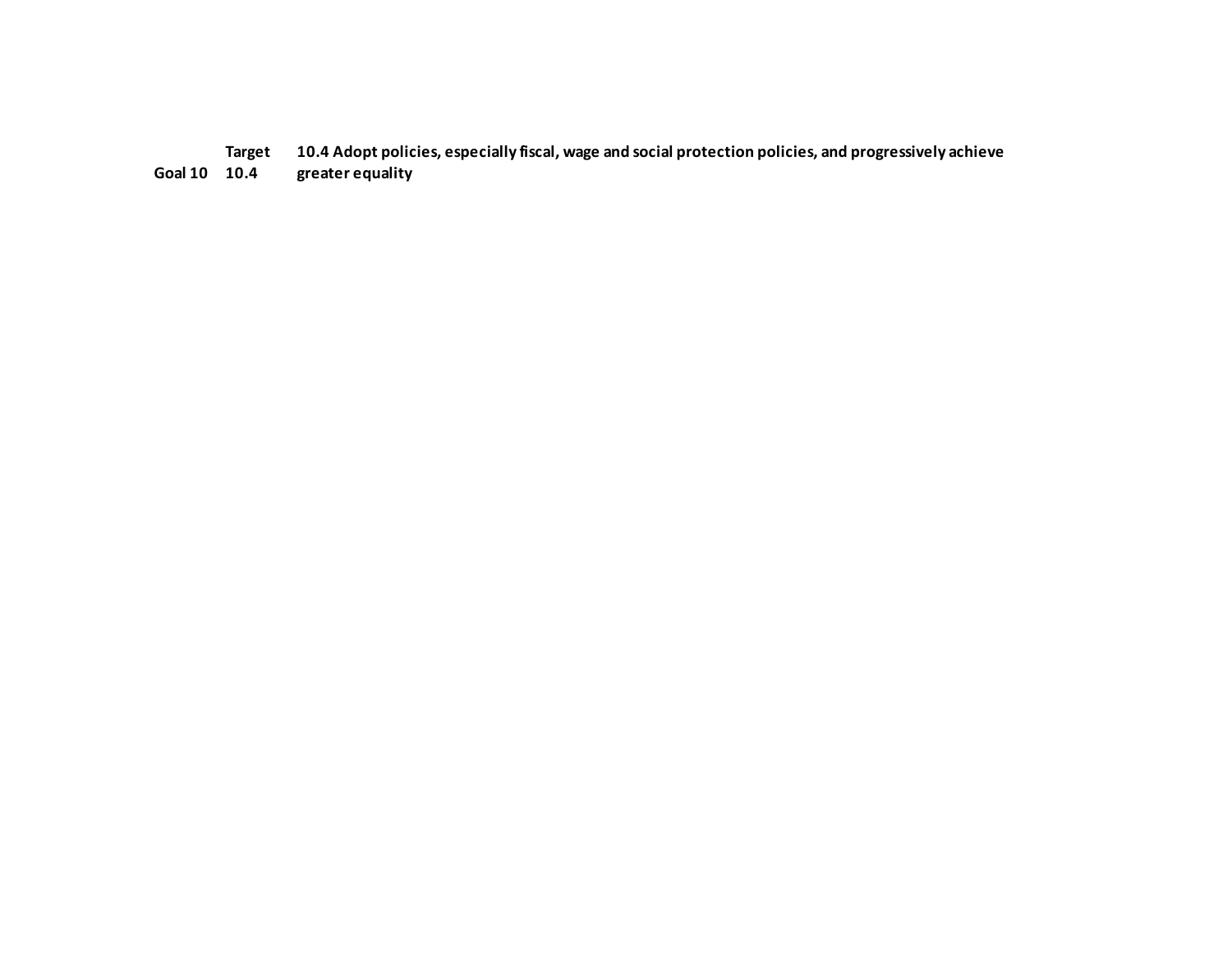| 1.3.1 Proportion of<br>population covered by<br>social protection<br>floors/systems, by sex,<br>distinguishing children,<br>unemployed persons,<br>older persons, persons<br>with disabilities, pregnant<br>women, newborns, work-<br>injury victims and the poor<br>and the vulnerable |                                                                                                                                                                                                                |                                               | 40 |
|-----------------------------------------------------------------------------------------------------------------------------------------------------------------------------------------------------------------------------------------------------------------------------------------|----------------------------------------------------------------------------------------------------------------------------------------------------------------------------------------------------------------|-----------------------------------------------|----|
| 5.2.1 Proportion of ever-<br>partnered women and girls<br>aged 15 years and older<br>subjected to physical,<br>sexual or psychological<br>violence by a current or<br>former intimate partner in<br>the previous 12 months, by<br>form of violence and by age                           | 5.2.2 Proportion of women<br>and girls aged 15 years and<br>older subjected to sexual<br>violence by persons other<br>than an intimate partner in<br>the previous 12 months, by<br>age and place of occurrence |                                               | 30 |
| 5.4.1 Proportion of time<br>spent on unpaid domestic<br>and care work, by sex, age<br>and location                                                                                                                                                                                      |                                                                                                                                                                                                                |                                               | 20 |
| Indicator 1                                                                                                                                                                                                                                                                             | <b>Indicator</b>                                                                                                                                                                                               | Total Estimated % Budget allocated per target |    |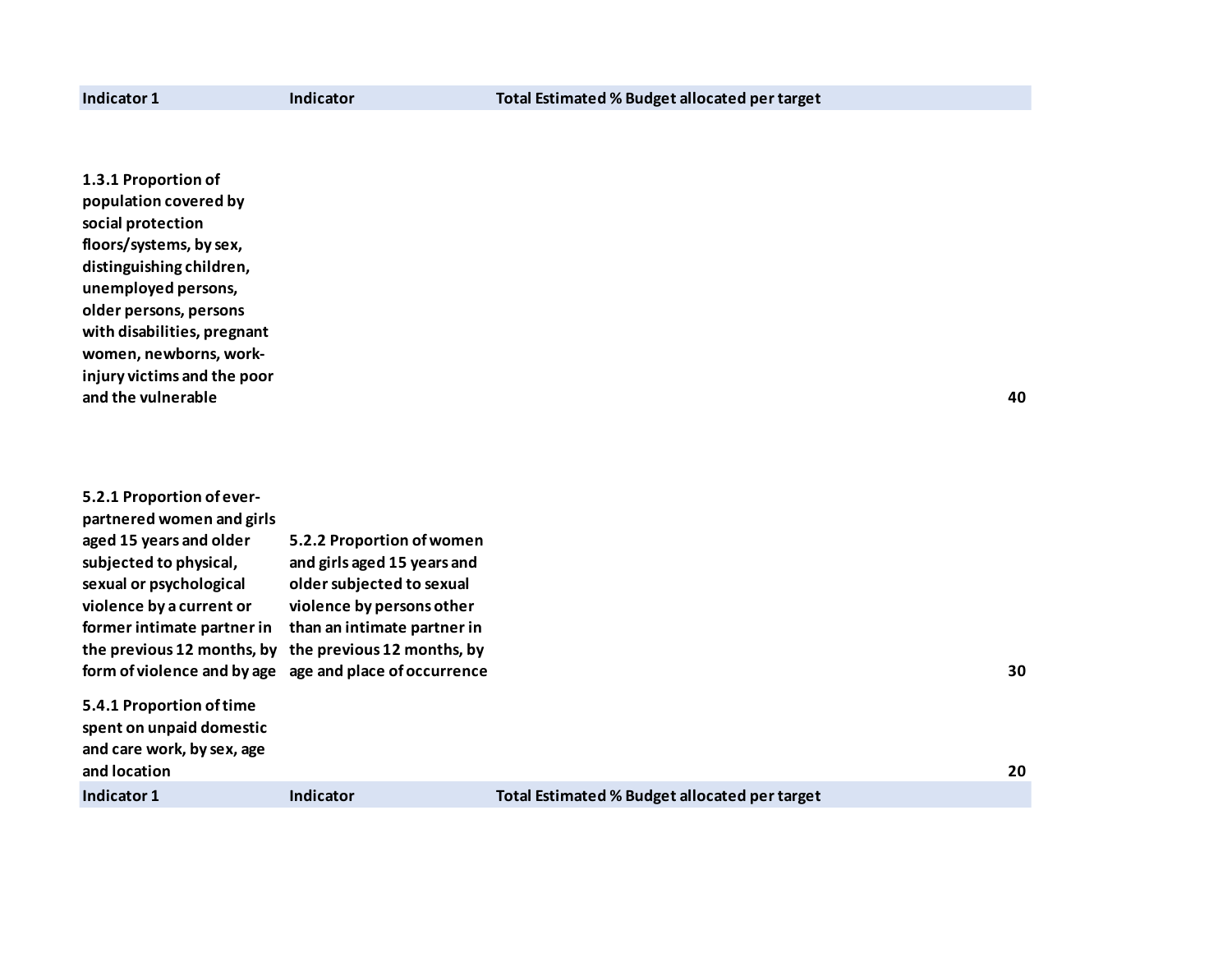**10.4.1 Labour share of GDP, comprising wages and social protection transfers 10**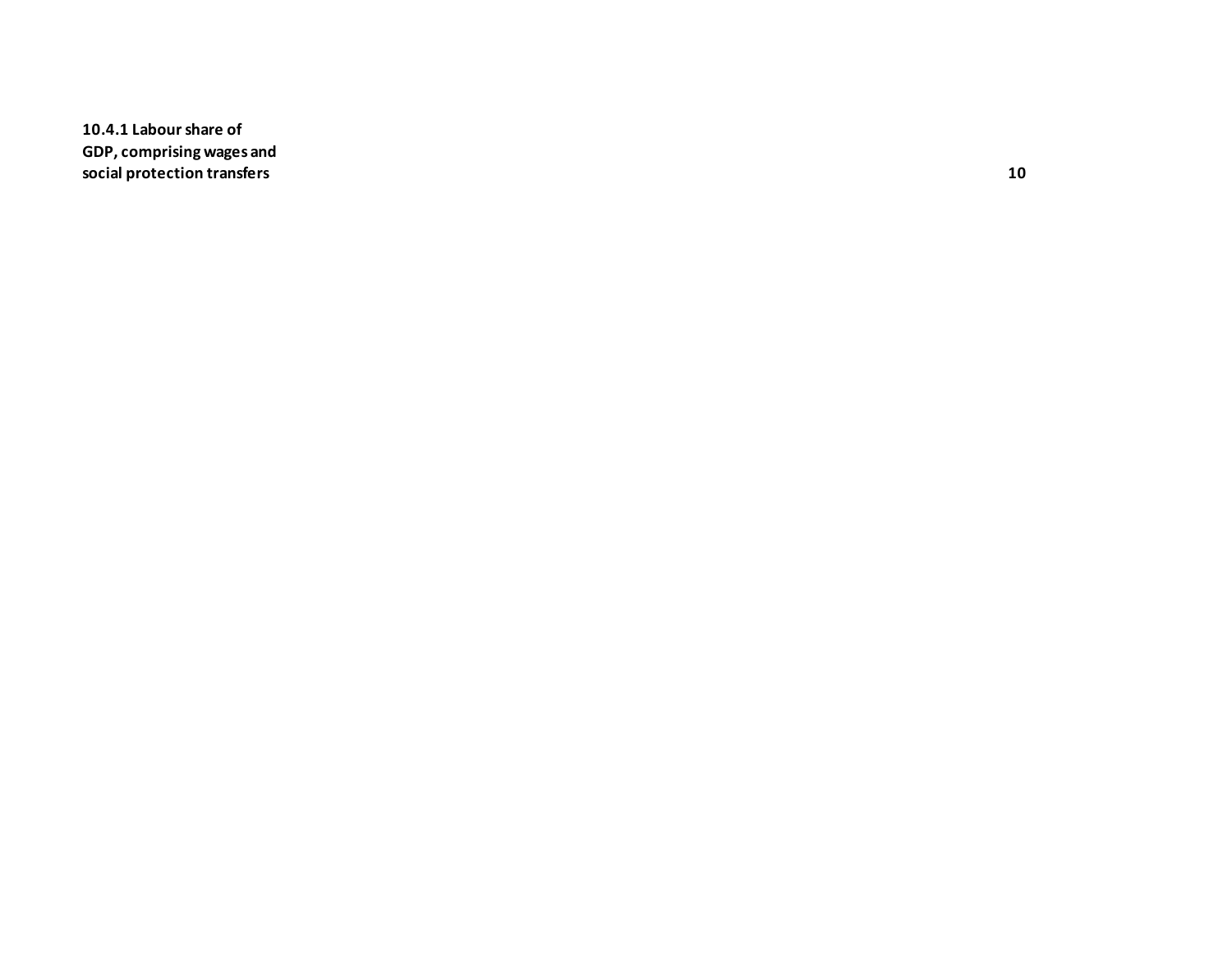|                                                                                                                                    | <b>Outcomes</b>                                                                                                                                                                                                                                                                   |                       |
|------------------------------------------------------------------------------------------------------------------------------------|-----------------------------------------------------------------------------------------------------------------------------------------------------------------------------------------------------------------------------------------------------------------------------------|-----------------------|
| <b>Outcomes</b>                                                                                                                    | Output                                                                                                                                                                                                                                                                            | Description           |
| Outcome 1                                                                                                                          |                                                                                                                                                                                                                                                                                   | Name of the outcome   |
|                                                                                                                                    | Output1                                                                                                                                                                                                                                                                           | name of the output    |
|                                                                                                                                    | Output 1. Strengthened<br>capacity of national<br>stakeholders to take action in<br>changing social norms to<br>prevent GBV and increase<br>access to reproductive health<br>and economic opportunities                                                                           |                       |
|                                                                                                                                    | and empowerment of women.                                                                                                                                                                                                                                                         | Social norm change    |
| National protection<br>system is shock<br>responsive and<br>government's ability to<br>identify the vulnerable<br>groups increased | Output 2. Increased access to<br>digital technology and<br>platform for the most<br>vulnerable populations<br>including the children,<br>elderly, persons with<br>disability, people with mental<br>illness and women and poor<br>and strengthen data<br>collection at all levels | Technology for access |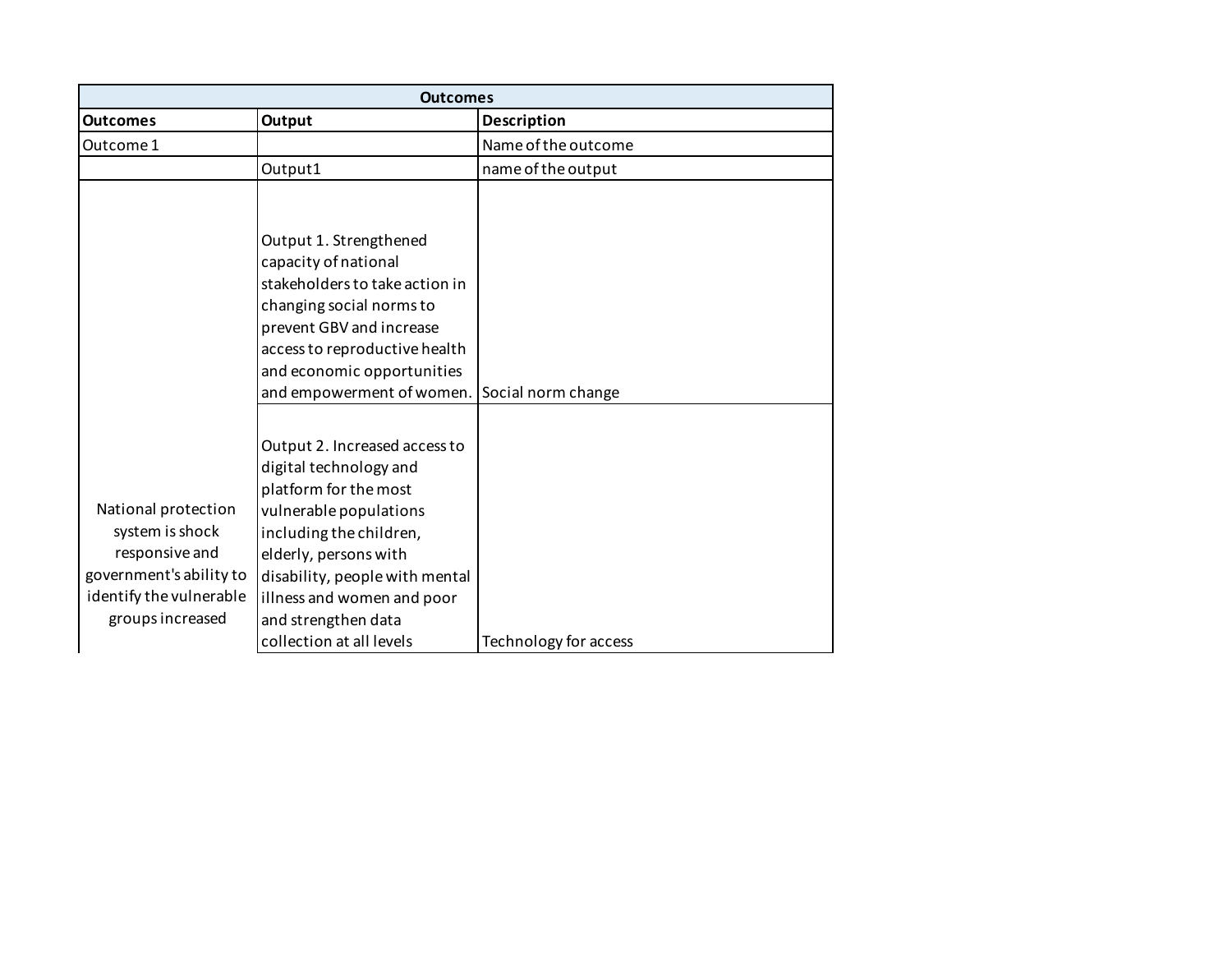| Output 3. Consolidate and       |                                      |
|---------------------------------|--------------------------------------|
| build an integrated, efficient, |                                      |
| inclusive and sustainable       |                                      |
| social protection system        |                                      |
| based on the principles of      |                                      |
| universal basic income (UBI)    |                                      |
| towards a reformed,             |                                      |
| expanded, streamlined and       |                                      |
| digitized national social       |                                      |
| protection policy in support    |                                      |
| of the Government's recovery    |                                      |
| plan.                           | Universal social protection policies |

|                        |                                                                            | <b>Manage Indicators</b> |                     |                 |
|------------------------|----------------------------------------------------------------------------|--------------------------|---------------------|-----------------|
| <b>Indicator Title</b> | <b>Description</b>                                                         | <b>Baseline Value</b>    | Max Value           | <b>Outcomes</b> |
| Outcome indicator      |                                                                            |                          |                     | outcome 1       |
|                        | % of beneficiaries accessing<br>NSP services/schemes                       |                          | 75% disaggregated   |                 |
|                        | Social Protection system disaggregated by type and sex                     | 20%                      | by type and by sex  | outcome 1       |
| Output indicatpor      |                                                                            |                          |                     |                 |
| Positive messaging     | Number of people reached<br>with messages on social<br>protection services | $\Omega$                 | 100,000             |                 |
| Building capacity for  | Number of sessions lead by                                                 | lead by boys = $0$       | lead by boys = $12$ |                 |
|                        |                                                                            | lead by men=0            | lead by men = $12$  |                 |
| Increase access        | Percentage of people<br>reported GBV digital platform                      |                          | 75%                 |                 |
|                        | Single entry digital platform<br>established                               | No                       | Yes                 |                 |
|                        | Percentage of people<br>downloaded mobile app                              |                          | 75%                 |                 |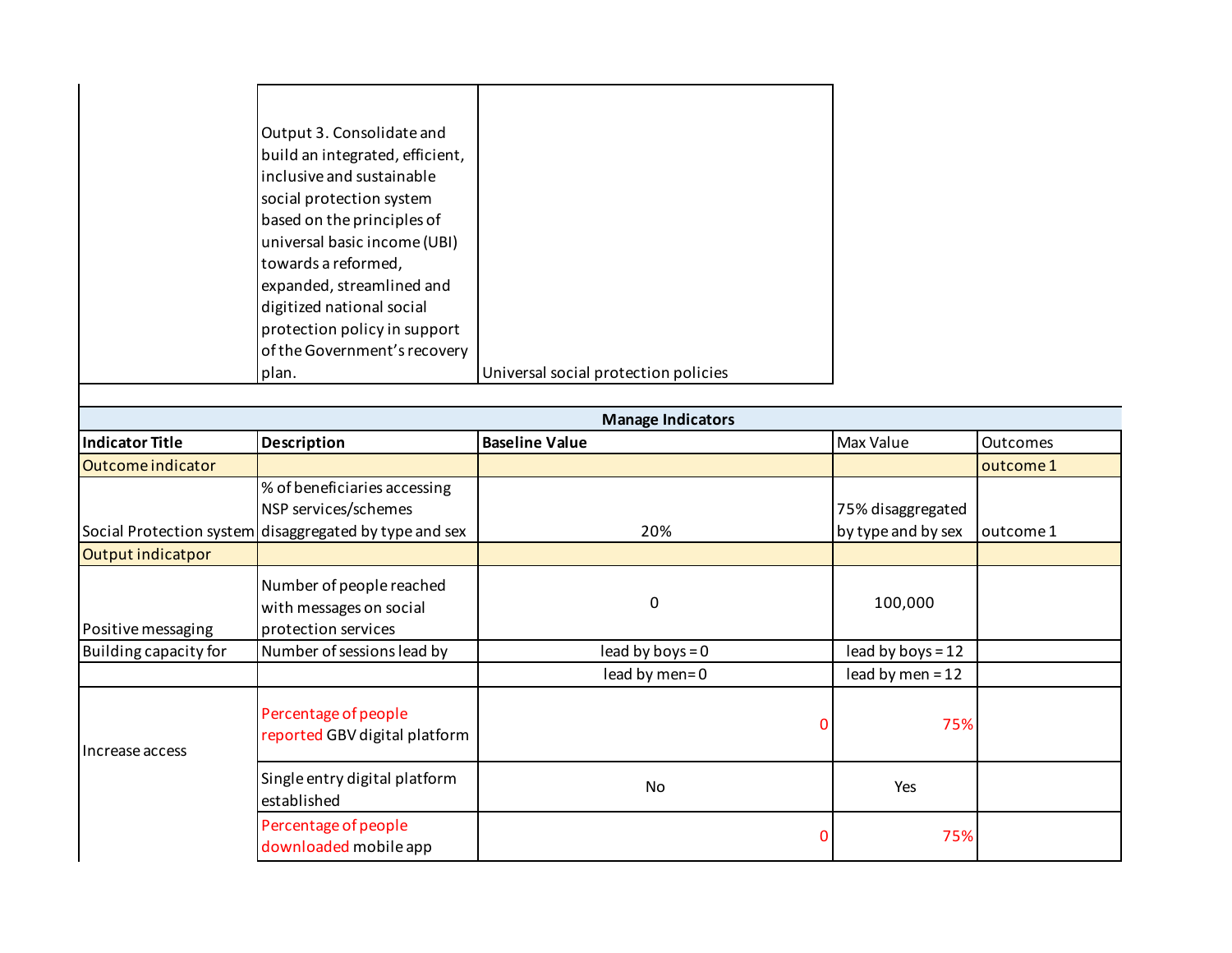|                                             | Proportion of women using<br>digital platforms to access<br>social protection services                  |                                                            | 45%       |  |
|---------------------------------------------|---------------------------------------------------------------------------------------------------------|------------------------------------------------------------|-----------|--|
| Building capacity for<br>social norm change | Number of people trained to<br>use communication for<br>development as a tool for<br>social norm change |                                                            | 25        |  |
|                                             | <b>Revised National Social</b><br>Social protection policy Protection Policy published                  | Social Protection legislation exist, No policy in<br>place | published |  |
| Advocacy dialogues                          | engaged on human rights<br>based social protection                                                      |                                                            | 6         |  |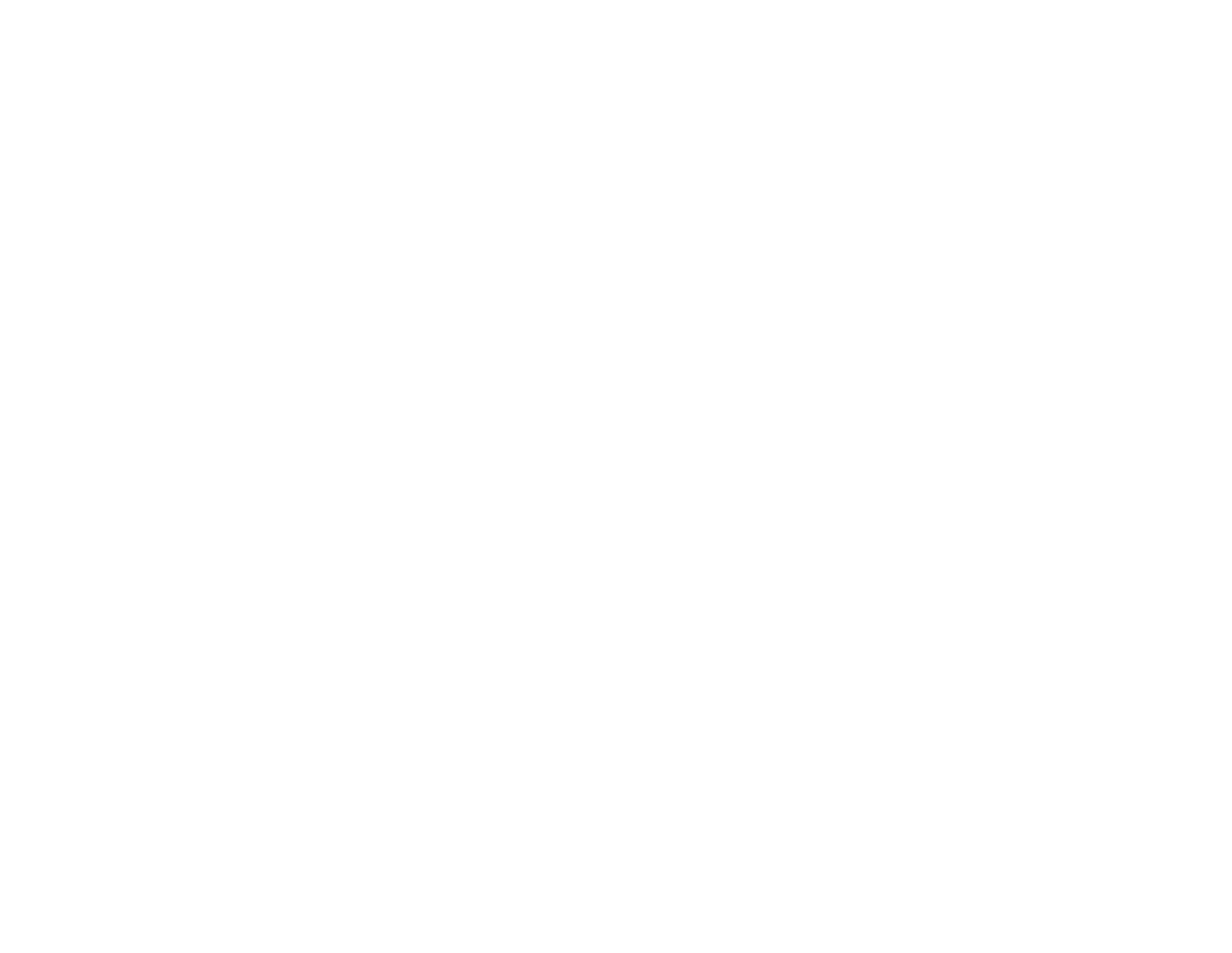| Outputs  |
|----------|
|          |
|          |
|          |
|          |
| output 1 |
|          |
|          |
| output 1 |
| Output 1 |
|          |
|          |
|          |
| output 2 |
|          |
| output 2 |
|          |
| output 2 |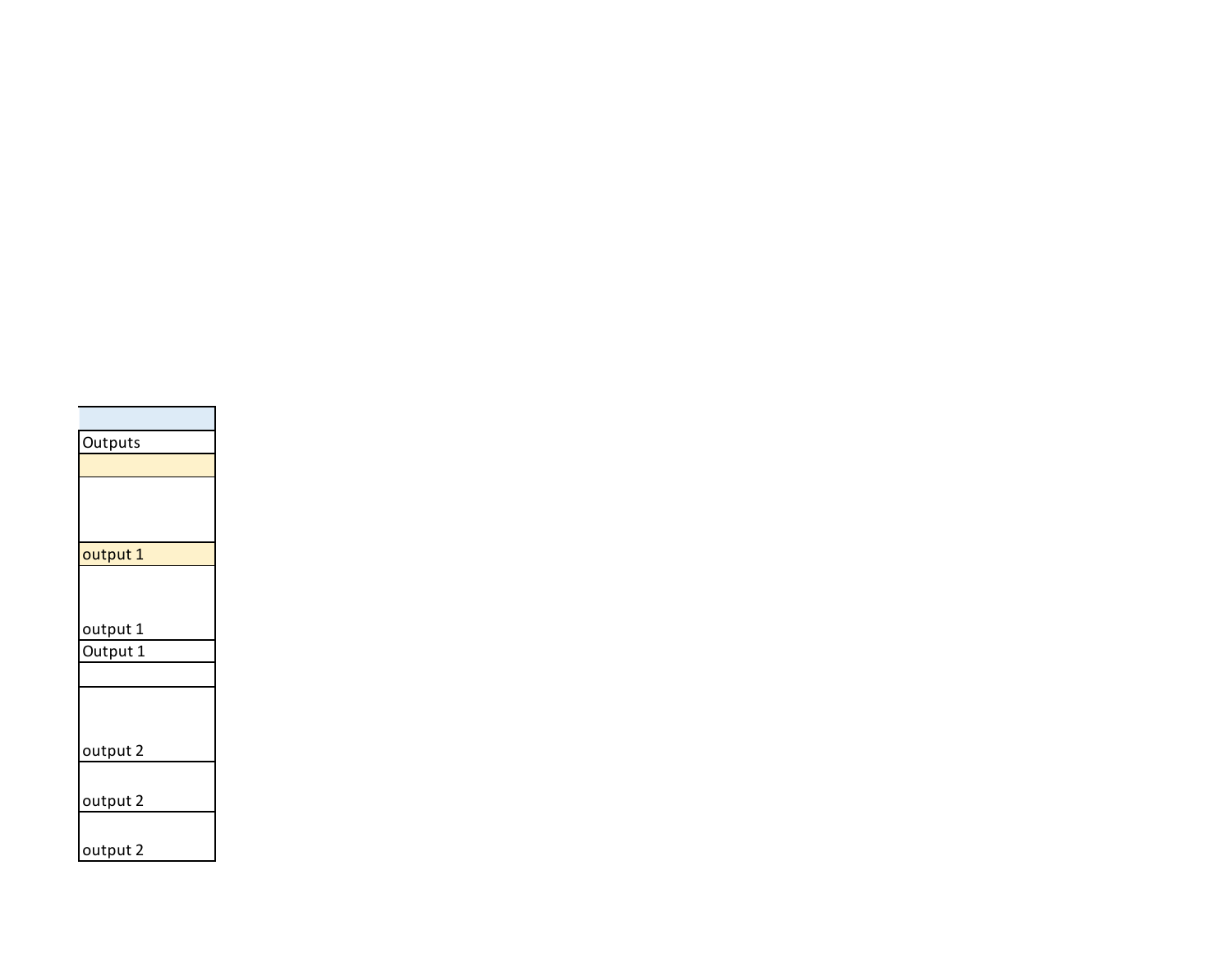| output 2 |
|----------|
|          |
| Output 2 |
|          |
| Output 3 |
| Output 3 |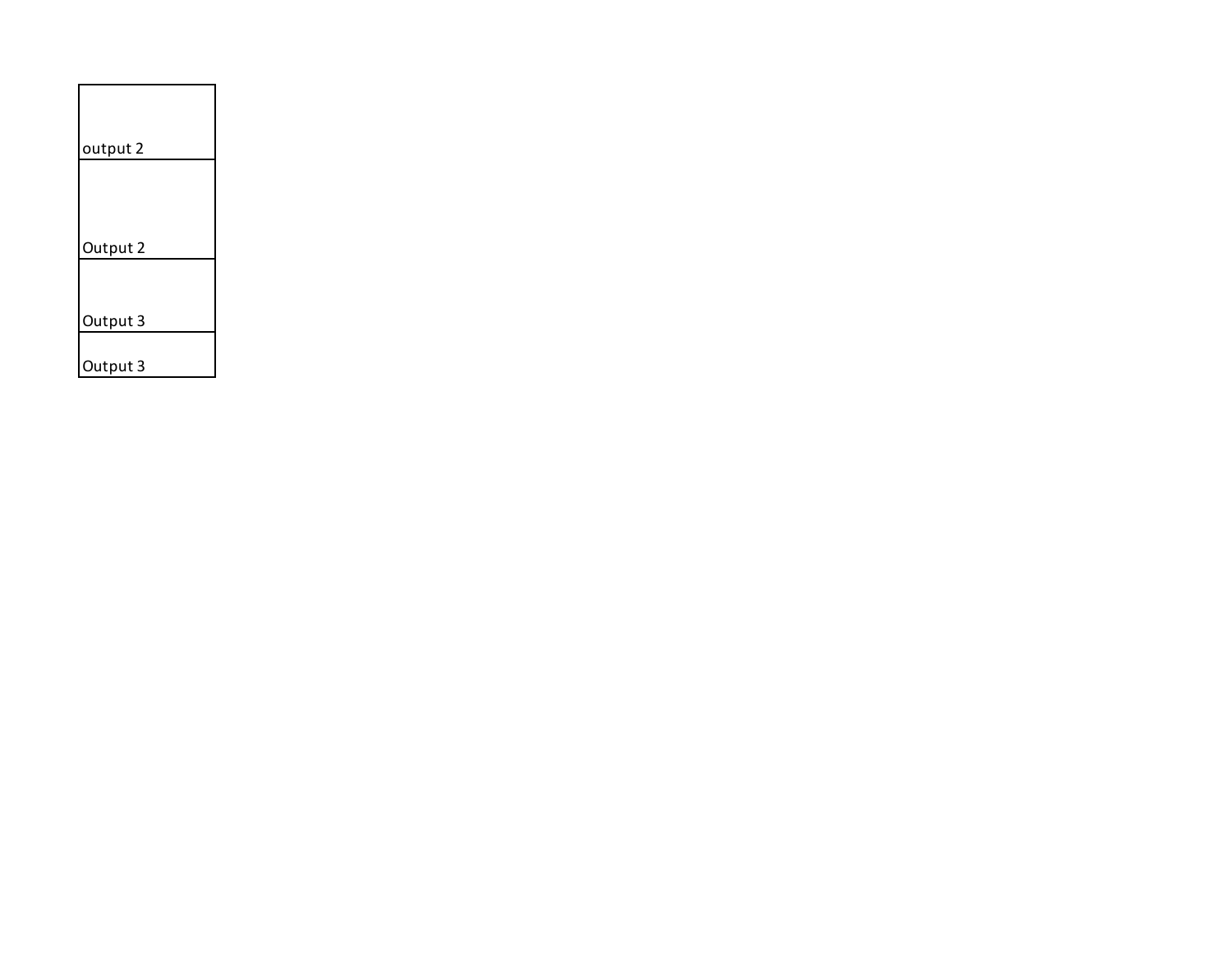|                                      |             |             | <b>Risk Management</b> |              |                                |
|--------------------------------------|-------------|-------------|------------------------|--------------|--------------------------------|
| Event                                | Category    | Level       | Likelihood             | Impact       | <b>Mitigating Measures</b>     |
|                                      |             |             |                        |              |                                |
|                                      |             |             |                        |              |                                |
| Limited technical resources and      |             |             |                        |              | Ongoing capacity building of   |
| capacity in government and           |             |             |                        |              | staff in the government and    |
| CSO/CBO for implementation           | Operational | High Medium | Likely                 | Minor        | CSO/CBOs including WDCs        |
| Political instability in the current |             |             |                        |              | Conduct advocacy sessions to   |
| government administration            |             |             |                        |              | policy level decision makers   |
| (political coalition) could change   |             |             |                        |              | to educate and inform on the   |
| existing composition of policy       |             |             |                        |              | need for prioritization of     |
| level decision makers                | Political   | Low         | Moderate               | Extensive    | social protection policies     |
| Negative economic and financial      |             |             |                        |              | Advocacy on cost effective     |
| implications due to COVID-19 that    |             |             |                        |              | and containment measures to    |
| might lower the fiscal space and     |             |             |                        |              | reserve limited public         |
| reduce the capacity of the Ministry  |             |             |                        |              | resources and the importance   |
| of Finance to mobilize public and    | Strategic   | High Medium | Moderate               | Intermediate | of resilient social protection |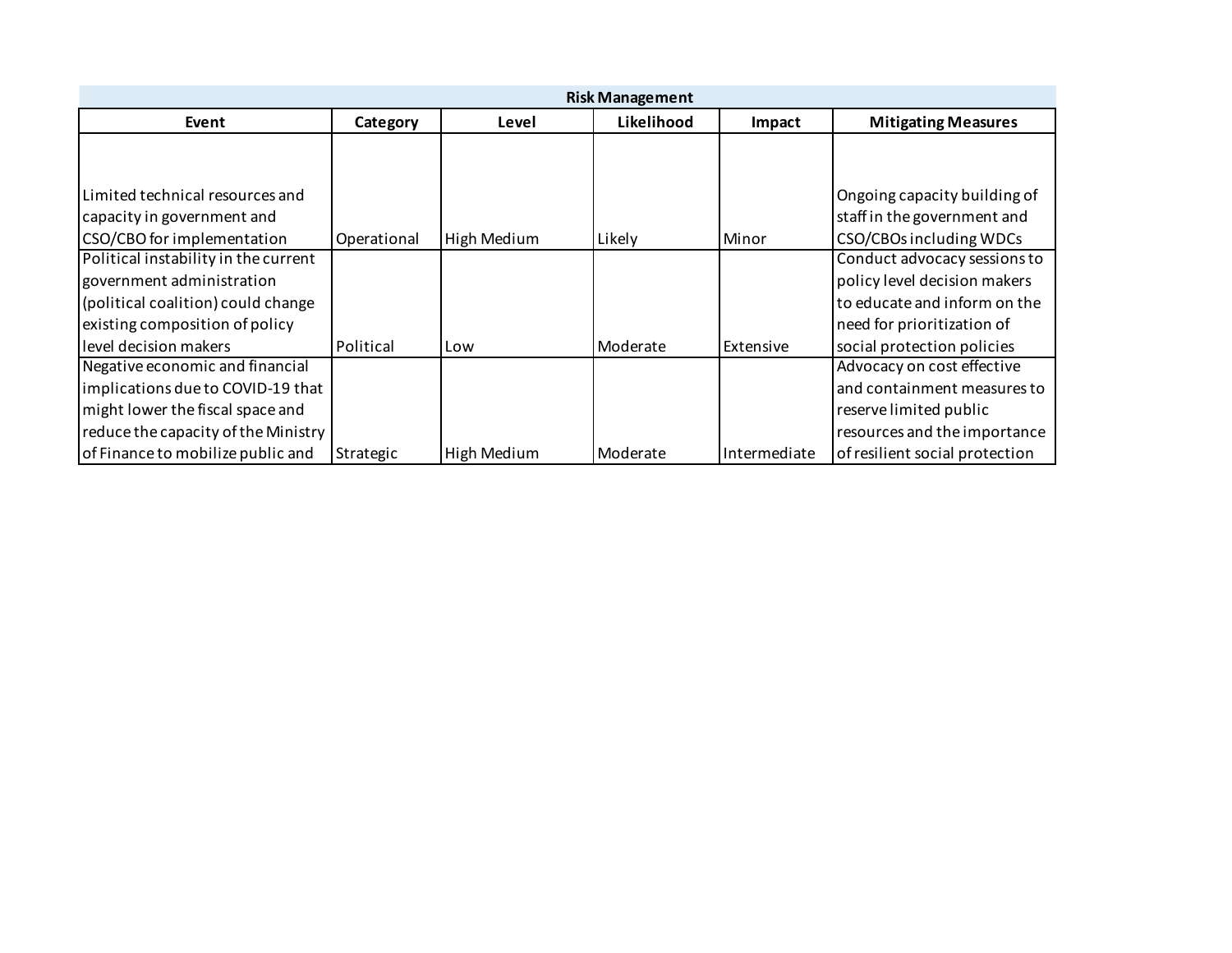| <b>Risk Owner</b>    |
|----------------------|
|                      |
|                      |
|                      |
| <b>PUNO</b>          |
|                      |
|                      |
|                      |
| <b>RC &amp; PUNO</b> |
|                      |
|                      |
|                      |
| PUNO                 |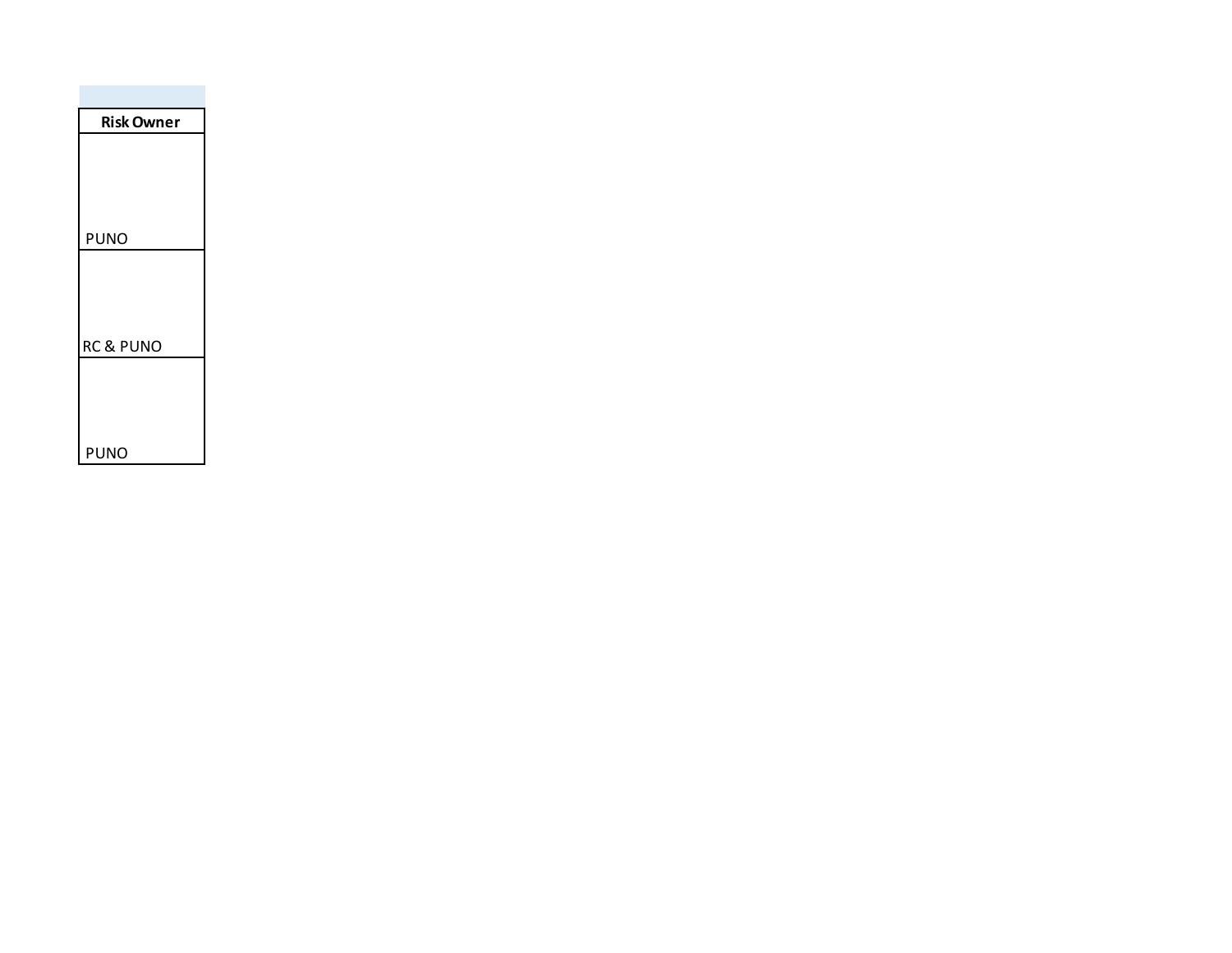| <b>Budget Lines</b>                                   | <b>Fiscal Year Description</b>                 |  |
|-------------------------------------------------------|------------------------------------------------|--|
|                                                       |                                                |  |
| 1. Staff and other personnel                          | 2021 Staff and personnel                       |  |
| 2. Supplies, Commodities, Materials                   | 2021 office supplies, communication, internet  |  |
| 3. Equipment, Vehicles, and Furniture, incl. Deprecia | 2021 computer & accessories, printer           |  |
| 4. Contractual services                               | 2021 International & national consultants      |  |
| 5. Travel                                             | 2021 Pending travel restrictions, local travel |  |
| 6. Transfers and Grants to Counterparts               | 2021 Institutional contracts and grants        |  |
| 7. General Operating and other Direct Costs           | 2021 Programme activities include operationa   |  |
| <b>Sub Total Programme Costs</b>                      |                                                |  |
| 8. Indirect Support Costs * 7%                        |                                                |  |
| Total                                                 |                                                |  |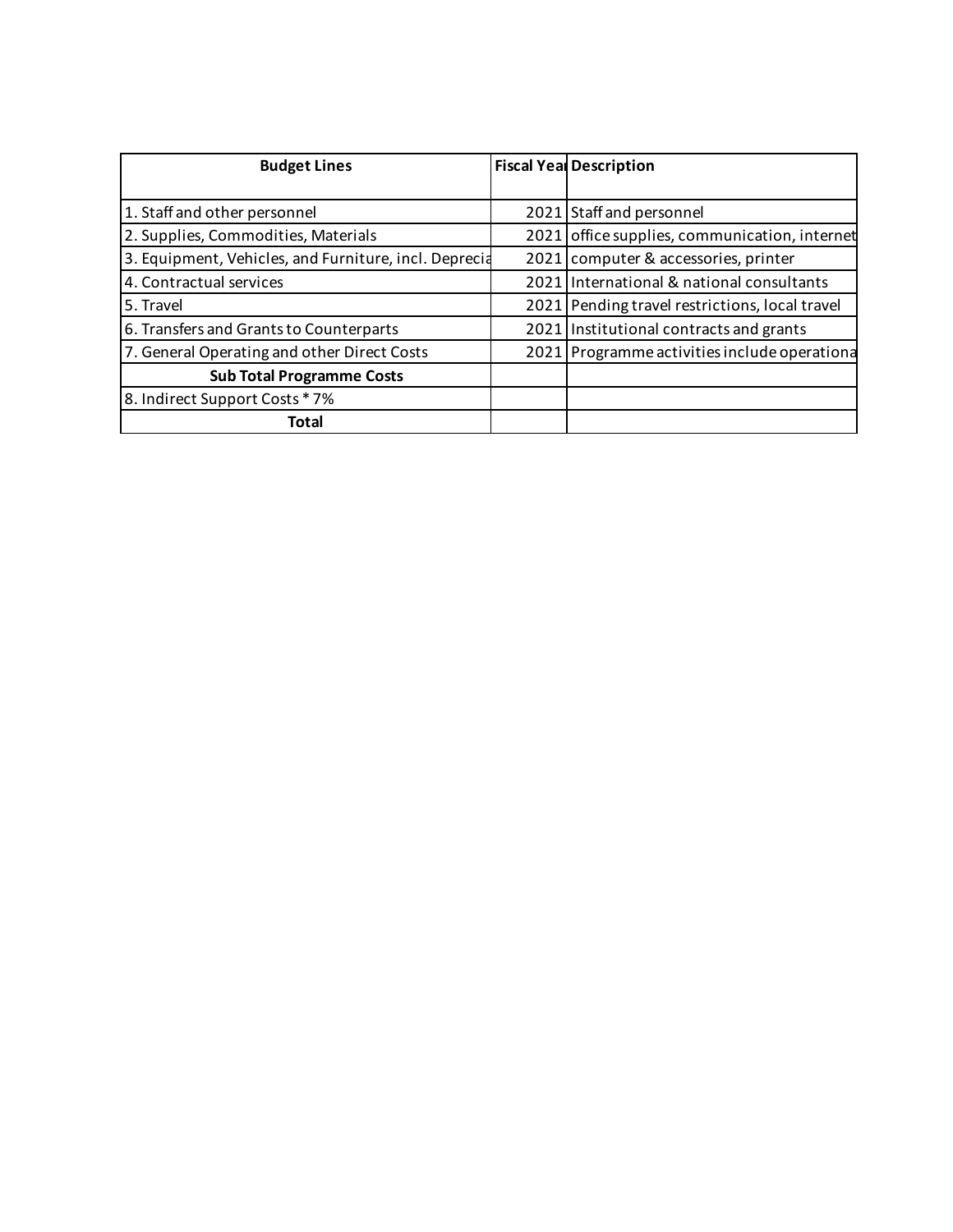| Agency 1     | <b>Agency 2</b> | <b>Agency 3</b> | <b>Total</b> |
|--------------|-----------------|-----------------|--------------|
| <b>UNFPA</b> | <b>UNDP</b>     | <b>UNICEF</b>   | <b>USD</b>   |
| 0            | 7,467           | 0               | 7,467        |
| 0            | 11,215          | 0               | 11,215       |
| 0            | 9,813           | 2,009           | 11,822       |
| 64,300       | 32,211          | 50,280          | 146,791      |
| 7,009        | 7,009           | 5,000           | 19,018       |
| 35,444       | 38,828          | 51,870          | 126,142      |
| 12,406       | 12,616          | 10,000          | 35,022       |
| 119,159      | 119,159         | 119,159         | 357,477      |
| 8,341        | 8,341           | 8,341           | 25,023       |
| 127,500      | 127,500         | 127,500         | 382,500      |